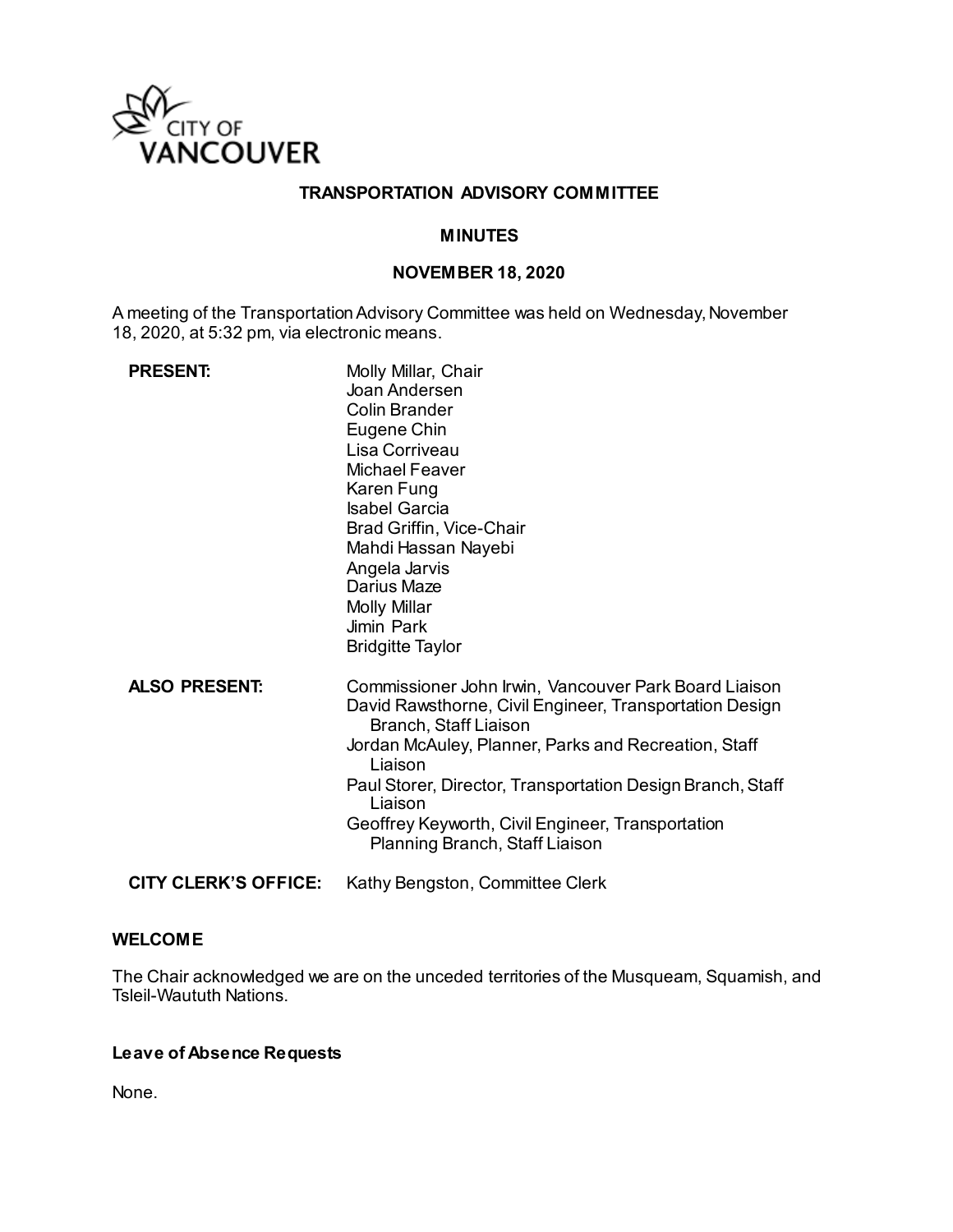## **Approval of Minutes**

MOVED by Colin Brander SECONDED by Jimin Park

> THAT the Transportation Advisory Committee approve the Minutes from the meetings of September 30, and October 28, 2020, as circulated.

CARRIED UNANIMOUSLY

## **1. Parking Policy**

Chris Darwent, Acting Branch Manager, and Lysa Morishita, both of Parking Management, along with Paul Krueger, Transportation Planning Branch, presented the City's parking policy, which included eliminating parking minimums, and changes to the city-wide residential parking permits' program, followed by questions.

### **2. Vancouver Park Board – East Park**

Alison Maddough, Consultant, Space2place, presented the East Park Project and, along with Debra Barnes and Liz Nguyen, both from the Park Development Team, responded to questions.

The Project website can be found at[: www.vancouver.ca/east-park](http://www.vancouver.ca/east-park)

#### **3. Report of Activities 2020**

The Committee referred this item to the working session on December 16, 2020.

#### **4. Approval of Meeting Schedule**

MOVED by Michael Feaver SECONDED by Angela Jarvis

> THAT the Transportation Advisory Committee endorse the 2021 meeting schedule with the proviso of changing August 12 to an August Break and changing October 10 to October 6, 2021.

| <b>Month</b>   | Day | <b>Time</b> | <b>Meeting Type</b>    | Location                  |
|----------------|-----|-------------|------------------------|---------------------------|
| <b>January</b> | 27  | 5:30 pm     | <b>Regular Meeting</b> | <b>WebEx Event Online</b> |
| February       | 17  | 5:30 pm     | <b>Working Session</b> | <b>WebEx Event Online</b> |
| <b>March</b>   | 17  | 5:30 pm     | <b>Regular Meeting</b> | <b>WebEx Event Online</b> |
| April          | 14  | 5:30 pm     | <b>Working Session</b> | <b>WebEx Event Online</b> |
| May            | 12  | 5:30 pm     | <b>Regular Meeting</b> | <b>WebEx Event Online</b> |
| June           | 9   | 5:30 pm     | <b>Working Session</b> | <b>WebEx Event Online</b> |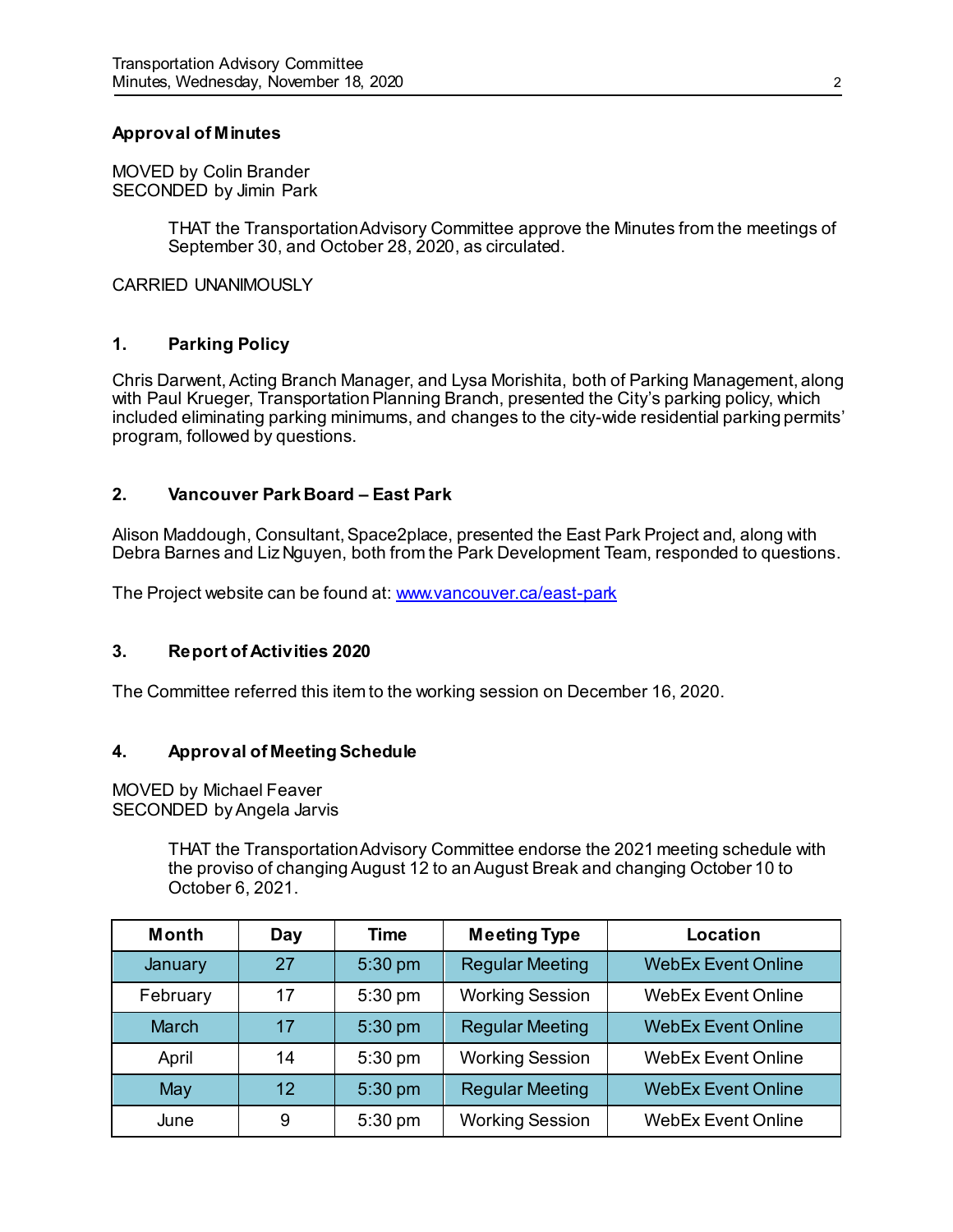| July                | 28 | $5:30$ pm | <b>Regular Meeting</b> | <b>WebEx Event Online</b> |  |  |
|---------------------|----|-----------|------------------------|---------------------------|--|--|
| <b>AUGUST BREAK</b> |    |           |                        |                           |  |  |
| September           | 15 | 5:30 pm   | <b>Regular Meeting</b> | <b>WebEx Event Online</b> |  |  |
| October             | 6  | $5:30$ pm | <b>Working Session</b> | <b>WebEx Event Online</b> |  |  |
| November            | 10 | 5:30 pm   | <b>Regular Meeting</b> | <b>WebEx Event Online</b> |  |  |
| December            | 8  | 5:30 pm   | <b>Working Session</b> | <b>WebEx Event Online</b> |  |  |

All meetings take place on Wednesdays from 5:30 pm to 7:30 pm. The Regular meetings will be clerked by the Committee Clerk for public record.

CARRIED UNANIMOUSLY

# **5. Liaison Updates**

Commissioner John Irwin, Vancouver Park Board Liaison, provided the following brief updates:

- Stanley Park survey results completed;
- Beach Avenue motion, not approved;
- Bike ride support for Stanley Park, 11 am, November 29.

Jordan McAuley, Planner, Parks and Recreation, noted that the staff presentation, Mobility in Stanley Park – Survey Results, Data Analysis and Next Steps is scheduled for the Park Board meeting on November 23.

David Rawsthorne, Civil Engineer, Transportation Design Branch, provided a brief update on Beach Avenue.

Geoffrey Keyworth, Civil Engineer, Transportation Planning Branch, provided the following brief updates:

- The Climate Emergency Action Plan approved by Council, November 17;
- The Climate Emergency Big Move No. 2 is next step;
- The Climate Emergency Big Move No. 3, providing parking support;
- The Climate Emergency Big Move No. 1, will provide input to Vancouver Plan; and
- The Broadway Skytrain Extension, engagement scheduled for January 2021.

# **6. Subcommittee Updates**

None.

# **7. New Business**

None.